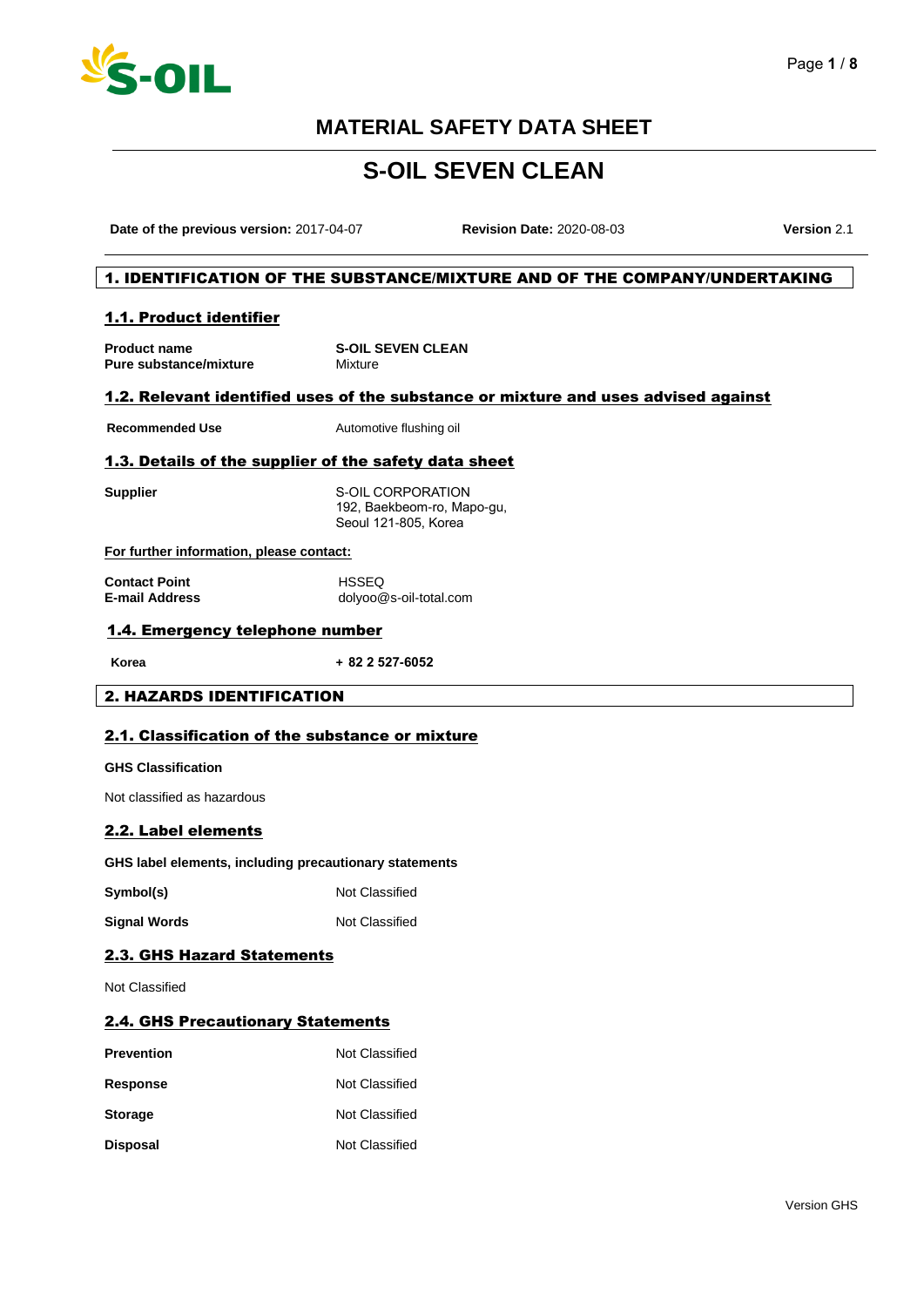

# **S-OIL SEVEN CLEAN**

**Date of the previous version:** 2017-04-07 **Revision Date:** 2020-08-03 **Version** 2.1

### 2.5. Other hazards

**Physical-Chemical Properties** Contaminated surfaces will be extremely slippery.

**Environmental properties** Should not be released into the environment

#### 3. COMPOSITION/INFORMATION ON INGREDIENTS

#### 3.2. Mixture

| <b>CAS-No</b> | <b>EC-No</b>   | Weight %       |
|---------------|----------------|----------------|
| 64742-54-7    | 265-157-1      | $95.0 - 99.0$  |
| Mixture       | $\blacksquare$ | $1.0 \sim 4.0$ |
| Mixture       | -              | < 1.0          |
| Mixture       | $\sim$         | < 1.0          |
| Mixture       | -              | < 0.1          |
|               |                |                |

**Additional information** Product containing mineral oil with less than 3% DMSO extract as measured by IP 346

### 4. FIRST AID MEASURES

#### 4.1. Description of first-aid measures

| <b>General advice</b>                                            | IN CASE OF SERIOUS OR PERSISTENT CONDITIONS, CALL A DOCTOR<br>OR EMERGENCY MEDICAL CARE.                                                                                                                                           |  |
|------------------------------------------------------------------|------------------------------------------------------------------------------------------------------------------------------------------------------------------------------------------------------------------------------------|--|
| Eye contact                                                      | Rinse thoroughly with plenty of water, also under the eyelids.                                                                                                                                                                     |  |
| <b>Skin contact</b>                                              | Remove contaminated clothing and shoes. Wash skin with soap and water.<br>Wash contaminated clothing before reuse. High pressure jets may cause skin<br>damage. In this case, the casualty should be sent immediately to hospital. |  |
| <b>Inhalation</b>                                                | Move to fresh air.                                                                                                                                                                                                                 |  |
| Ingestion                                                        | Do NOT induce vomiting. Never give anything by mouth to an unconscious<br>person. Call a physician or Poison Control Center immediately.                                                                                           |  |
|                                                                  |                                                                                                                                                                                                                                    |  |
| 4.2. Most important symptoms and effects, both acute and delayed |                                                                                                                                                                                                                                    |  |
| Eye contact                                                      | Not classified.                                                                                                                                                                                                                    |  |
| <b>Skin contact</b>                                              | Not classified. High pressure injection of the products under the skin may have<br>very serious consequences even though no symptom or injury may be<br>apparent.                                                                  |  |
| <b>Inhalation</b>                                                | Not classified. Inhalation of vapors in high concentration may cause irritation of<br>respiratory system.                                                                                                                          |  |

#### 4.3. Indication of immediate medical attention and special treatment needed, if necessary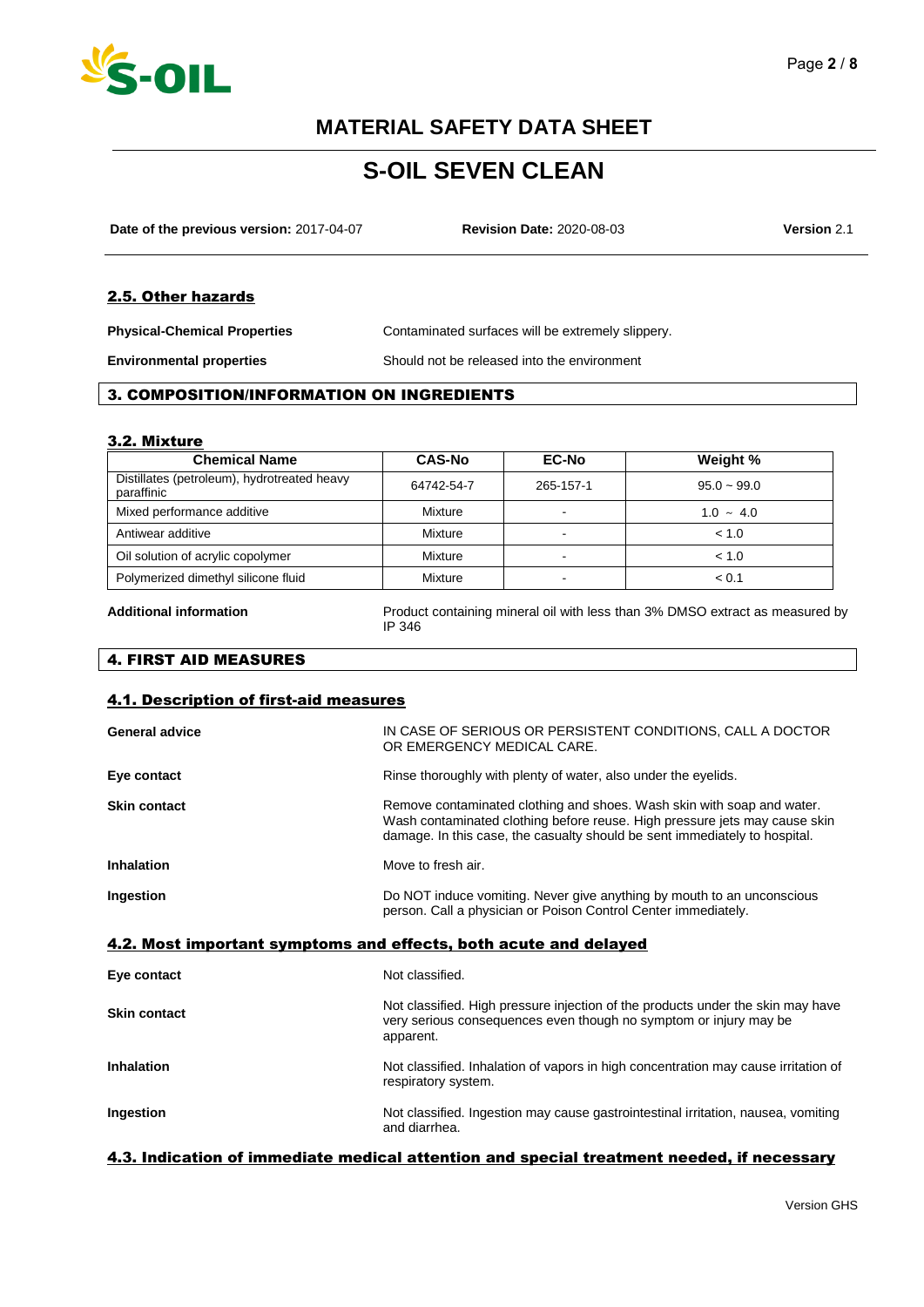

# **S-OIL SEVEN CLEAN**

| Date of the previous version: 2017-04-07                   | <b>Revision Date: 2020-08-03</b>                                                                                                                                                                                                                                                                  | <b>Version 2.1</b> |
|------------------------------------------------------------|---------------------------------------------------------------------------------------------------------------------------------------------------------------------------------------------------------------------------------------------------------------------------------------------------|--------------------|
| Notes to physician                                         | Treat symptomatically.                                                                                                                                                                                                                                                                            |                    |
| <b>5. FIRE-FIGHTING MEASURES</b>                           |                                                                                                                                                                                                                                                                                                   |                    |
| 5.1. Extinguishing media                                   |                                                                                                                                                                                                                                                                                                   |                    |
| Suitable extinguishing media                               | Carbon dioxide $(CO_2)$ . ABC powder. Foam. Water spray or fog.                                                                                                                                                                                                                                   |                    |
| Unsuitable extinguishing media                             | No information available                                                                                                                                                                                                                                                                          |                    |
| 5.2. Special hazards arising from the substance or mixture |                                                                                                                                                                                                                                                                                                   |                    |
| <b>Special Hazard</b>                                      | Incomplete combustion and thermolysis may produce gases of varying toxicity<br>such as carbon monoxide, carbon dioxide, various hydrocarbons, aldehydes<br>and soot. These maybe highly dangerous if inhaled in confined spaces or at<br>high concentration.                                      |                    |
| 5.3. Advice for fire-fighters                              |                                                                                                                                                                                                                                                                                                   |                    |
| Special protective equipment for fire-<br>fighters         | Wear self-contained breathing apparatus and protective suit.                                                                                                                                                                                                                                      |                    |
| <b>Other information</b>                                   | Cool containers / tanks with water spray. Fire residues and contaminated fire<br>extinguishing water must be disposed of in accordance with local regulations.                                                                                                                                    |                    |
| <b>6. ACCIDENTAL RELEASE MEASURES</b>                      |                                                                                                                                                                                                                                                                                                   |                    |
|                                                            | 6.1. Personal precautions, protective equipment and emergency procedures                                                                                                                                                                                                                          |                    |
| <b>General Information</b>                                 | Do not touch or walk through spilled material. Contaminated surfaces will be<br>extremely slippery. Use personal protective equipment. Ensure adequate<br>ventilation. Remove all sources of ignition.                                                                                            |                    |
| <b>6.2. Environmental precautions</b>                      |                                                                                                                                                                                                                                                                                                   |                    |
| <b>General Information</b>                                 | Do not allow material to contaminate ground water system. Try to prevent the<br>material from entering drains or water courses. Local authorities should be advise<br>cannot be contained.                                                                                                        |                    |
| 6.3. Methods and material for containment and cleaning up  |                                                                                                                                                                                                                                                                                                   |                    |
| <b>Methods for containment</b>                             | Dam up. Contain spillage, and then collect with non-combustible absorbent<br>material, (e.g.sand, earth, diatomaceous earth, vermiculite) and place in<br>container for disposal according to local / national regulations (see section 13).<br>Keep in suitable, closed containers for disposal. |                    |
| <b>6.4. Reference to other sections</b>                    |                                                                                                                                                                                                                                                                                                   |                    |
| <b>Personal Protective Equipment</b>                       | See Section 8 for more detail.                                                                                                                                                                                                                                                                    |                    |
| <b>Waste treatment</b>                                     | See section 13.                                                                                                                                                                                                                                                                                   |                    |
| 7. HANDLING AND STORAGE                                    |                                                                                                                                                                                                                                                                                                   |                    |

### 7.1. Precautions for safe handling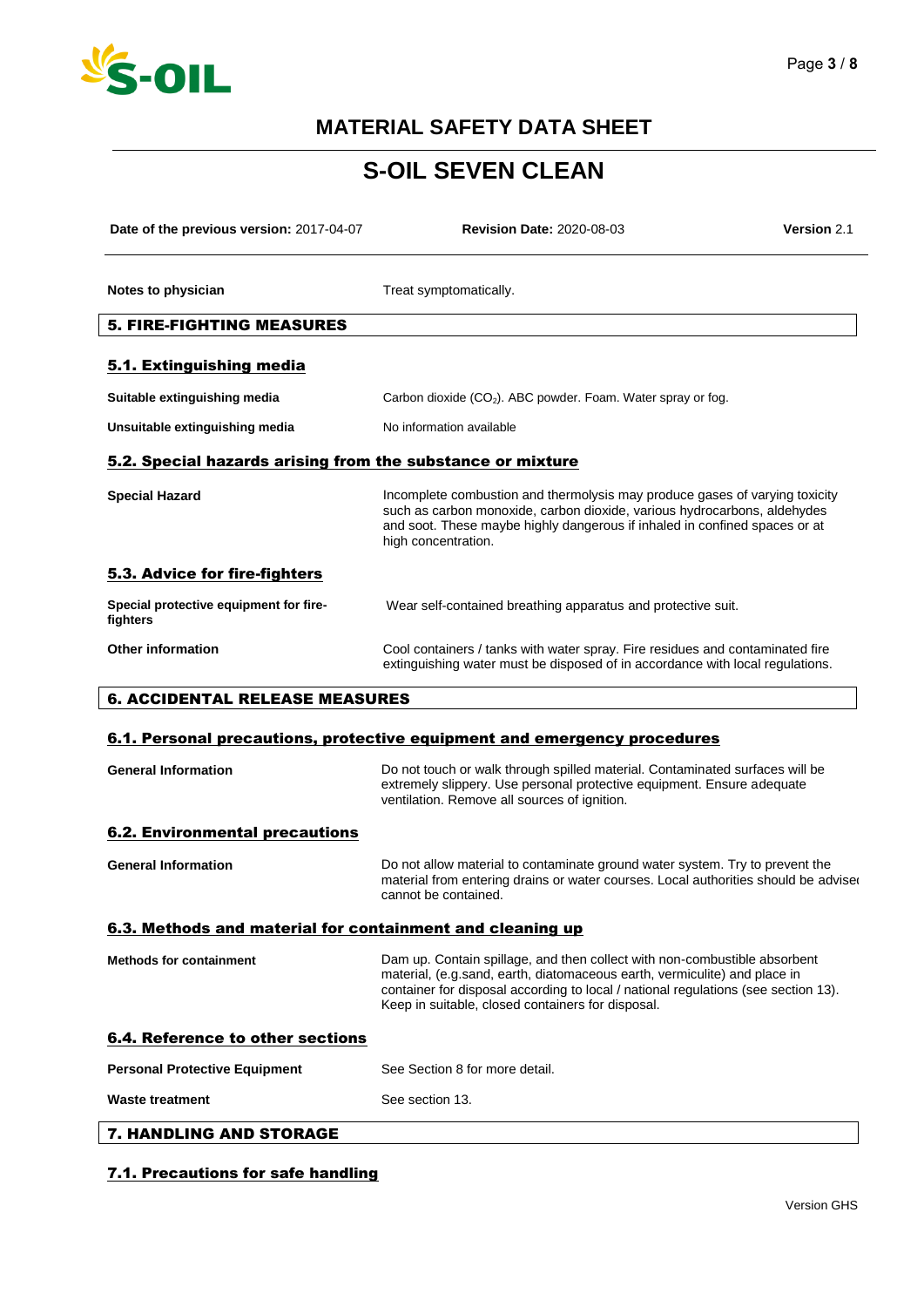

# **S-OIL SEVEN CLEAN**

| Date of the previous version: 2017-04-07        | <b>Revision Date: 2020-08-03</b>                                                                                                                                                                                                                                                                                                                                                                                                                                                                                                                            | Version 2.1 |
|-------------------------------------------------|-------------------------------------------------------------------------------------------------------------------------------------------------------------------------------------------------------------------------------------------------------------------------------------------------------------------------------------------------------------------------------------------------------------------------------------------------------------------------------------------------------------------------------------------------------------|-------------|
| Advice on safe handling                         | When using, do not eat, drink or smoke. For personal protection see section 8.<br>Use only in well-ventilated areas. Do not breathe vapors or spray mist. Avoid<br>contact with skin, eyes and clothing.                                                                                                                                                                                                                                                                                                                                                    |             |
| Prevention of fire and explosion                | Take precautionary measures against static discharges. Ground/bond<br>containers, tanks and transfer/receiving equipment.                                                                                                                                                                                                                                                                                                                                                                                                                                   |             |
| <b>Hygiene measures</b>                         | Ensure the application of strict rules of hygiene by the personnel exposed to the<br>risk of contact with the product. Regular cleaning of equipment, work area and<br>clothing is recommended. Wash hands before breaks and immediately after<br>handling the product. Do not use abrasives, solvents or fuels. Do not dry hands<br>with rags that have been contaminated with product. Do not put product<br>contaminated rags into workwear pockets.                                                                                                     |             |
|                                                 | 7.2. Conditions for safe storage, including any incompatibilities                                                                                                                                                                                                                                                                                                                                                                                                                                                                                           |             |
| <b>Technical measures/Storage</b><br>conditions | Keep away from food, drink and animal feeding stuffs. Keep in a bunded area.<br>Keep container tightly closed. Keep preferably in the original container.<br>Otherwise reproduce all indication of the regulation label on the new container.<br>Do not remove the hazard labels of the containers (even if they are empty).<br>Design the installations in order to avoid accidental emissions of product (due to<br>seal breakage, for example) onto hot casings or electrical contacts. Protect from<br>frost, heat and sunlight. Protect from moisture. |             |
| <b>Materials to Avoid</b>                       | Strong oxidizing agents.                                                                                                                                                                                                                                                                                                                                                                                                                                                                                                                                    |             |
| 8. EXPOSURE CONTROLS/PERSONAL PROTECTION        |                                                                                                                                                                                                                                                                                                                                                                                                                                                                                                                                                             |             |
| 8.1. Control parameters                         |                                                                                                                                                                                                                                                                                                                                                                                                                                                                                                                                                             |             |
| <b>Exposure limits</b>                          | Mineral oil mist:<br>USA: OSAH (PEL) TWA 5 mg/m <sup>3</sup> , NIOSH (REL) TWA 5 mg/m <sup>3</sup> ,<br>STEL 10 mg/m <sup>3</sup> , ACGIH (TLV) TWA 5 mg/m <sup>3</sup> (highly refined)                                                                                                                                                                                                                                                                                                                                                                    |             |
| Legend                                          | See section 16.                                                                                                                                                                                                                                                                                                                                                                                                                                                                                                                                             |             |
| 8.2. Exposure controls                          |                                                                                                                                                                                                                                                                                                                                                                                                                                                                                                                                                             |             |
| <b>Occupational Exposure Controls</b>           |                                                                                                                                                                                                                                                                                                                                                                                                                                                                                                                                                             |             |
| <b>Engineering Measures</b>                     | Apply technical measures to comply with the occupational exposure limits.<br>When working in confined spaces (tanks, containers, etc.), ensure that there is<br>a supply of air suitable for breathing and wear the recommended equipment.                                                                                                                                                                                                                                                                                                                  |             |
| <b>Personal Protective Equipment</b>            |                                                                                                                                                                                                                                                                                                                                                                                                                                                                                                                                                             |             |
| <b>General Information</b>                      | If the product is used in mixtures, it is recommended that you contact the appropriate<br>protective equipment suppliers. These recommendations apply to the product as<br>supplied.                                                                                                                                                                                                                                                                                                                                                                        |             |
| <b>Respiratory protection</b>                   | None under normal use conditions. When workers are facing concentrations above the<br>exposure limit they must use appropriate certified respirators. Respirator with<br>combination filter for vapour/particulate (EN 14387). Type A/P1. The use of breathing<br>apparatus must comply strictly with the manufacturer's instructions and the regulations<br>governing their choices and uses.                                                                                                                                                              |             |
| <b>Eye Protection</b>                           | If splashes are likely to occur, wear Safety glasses with side-shields.                                                                                                                                                                                                                                                                                                                                                                                                                                                                                     |             |
| Skin and body protection                        | Wear suitable protective clothing. Protective shoes or boots. Long sleeved clothing.                                                                                                                                                                                                                                                                                                                                                                                                                                                                        |             |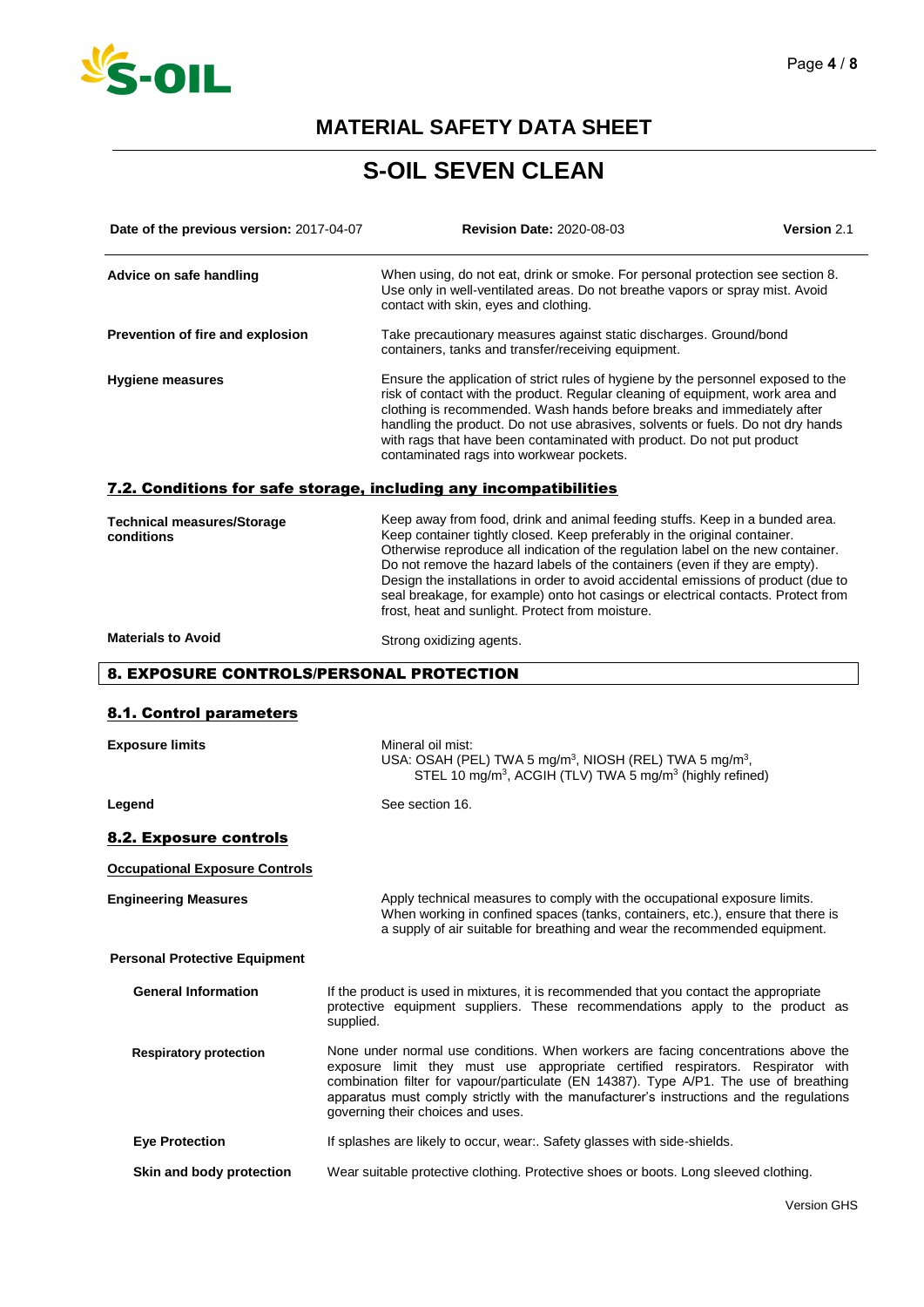

# **S-OIL SEVEN CLEAN**

**Date of the previous version:** 2017-04-07 **Revision Date:** 2020-08-03 **Version** 2.1 **Hand Protection** Hydrocarbon-proof gloves. Fluorinated rubber. Nitrile rubber. Please observe the instructions regarding permeability and breakthrough time which are provided by the supplier of the gloves. Also take into consideration the specific local conditions under which the product is used, such as the danger of cuts, abrasion. If used in solution, or mixed with other substances, and under conditions which differ from EN 374, contact the supplier of the EC approved gloves.

#### **Environmental exposure controls**

**General Information** The product should not be allowed to enter drains, water courses or the soil.

#### 9. PHYSICAL AND CHEMICAL PROPERTIES

#### 9.1. Information on basic physical and chemical properties

| Color<br>Physical State @20°C<br>Odor |                            | Yellow To amber<br>liquid<br>Characteristic |                          |
|---------------------------------------|----------------------------|---------------------------------------------|--------------------------|
| <b>Property</b><br>рH                 | Values                     | Remarks<br>Not applicable                   | <b>Method</b>            |
| Boiling point/boiling range           |                            | Not applicable                              |                          |
| <b>Flash point</b>                    | 248 $°C$                   |                                             | Cleveland Open Cup (COC) |
|                                       | 478.4 F                    |                                             | Cleveland Open Cup (COC) |
| <b>Evaporation rate</b>               |                            | No information available                    |                          |
| <b>Flammability Limits in Air</b>     |                            | No information available                    |                          |
| <b>Vapor Pressure</b>                 |                            | No information available                    |                          |
| Vapor density                         |                            | No information available                    |                          |
| <b>Density</b>                        | 853.3 kg/m <sup>3</sup>    | @ 15 °C                                     |                          |
| <b>Water solubility</b>               | Negligible                 | Insoluble                                   |                          |
| Solubility in other solvents          |                            | No information available                    |                          |
| <b>logPow</b>                         |                            | No information available                    |                          |
| <b>Autoignition temperature</b>       | Not applicable             |                                             |                          |
| Viscosity, kinematic                  | $33.45$ mm <sup>2</sup> /s | @ 40 °C                                     |                          |
| <b>Explosive properties</b>           | Not explosive              |                                             |                          |
| <b>Oxidizing Properties</b>           | Not applicable             |                                             |                          |
| Possibility of hazardous reactions    | Not applicable             |                                             |                          |

#### 9.2. Other information

#### 10. STABILITY AND REACTIVITY

#### 10.1. Reactivity

**General Information** None under normal processing.

### 10.2. Chemical stability

**Stability.** Stable under recommended storage conditions.

#### 10.3. Possibility of hazardous reactions

Hazardous Reactions **None under normal processing**.

#### 10.4. Conditions to Avoid

**Conditions to Avoid** Heat (temperatures above flash point), sparks, ignition points, flames, static electricity.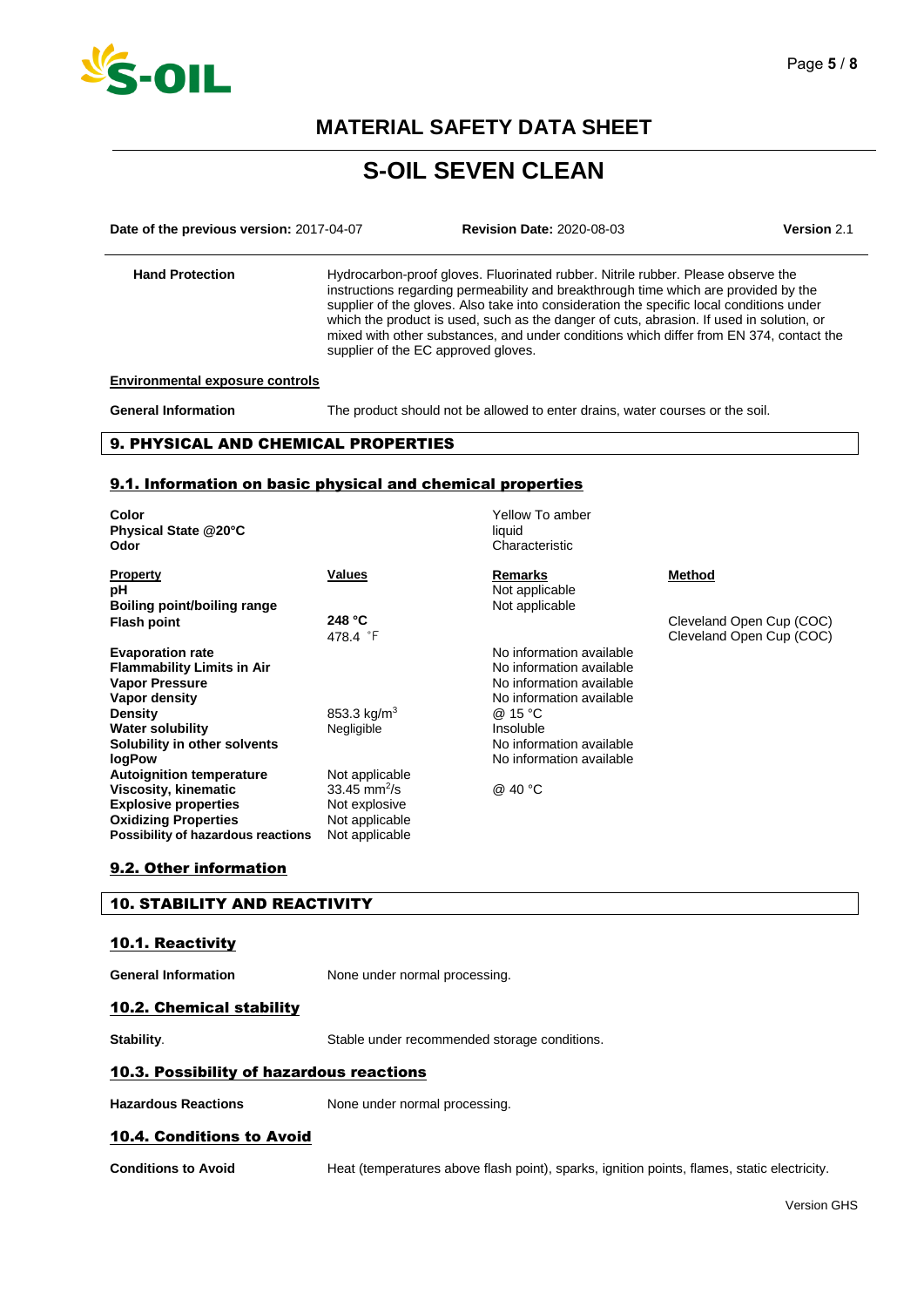

### Page **6** / **8**

### **MATERIAL SAFETY DATA SHEET**

# **S-OIL SEVEN CLEAN**

**Date of the previous version:** 2017-04-07 **Revision Date:** 2020-08-03 **Version** 2.1

#### 10.5. Incompatible Materials

**Materials to Avoid** Strong oxidizing agents.

#### 10.6. Hazardous Decomposition Products

**Hazardous Decomposition Product** Incomplete combustion and thermolysis may produce gases of varying toxicity such as carbon Monoxide, carbon dioxide, various hydrocarbons, aldehydes and soot.

#### 11. TOXICOLOGICAL INFORMATION

#### 11.1. Information on toxicological effects

#### **Acute toxicity Local effects Product Information**

| <b>Skin contact</b> | . Not classified. High pressure injection of the products under the skin may have very<br>Serious consequences even though no symptom or injury may be apparent. |
|---------------------|------------------------------------------------------------------------------------------------------------------------------------------------------------------|
| Eye contact         | . Not classified.                                                                                                                                                |
| Inhalation          | . Not classified. Inhalation of vapors in high concentration may cause irritation of<br>respiratory system.                                                      |
| Ingestion           | . Not classified. Ingestion may cause gastrointestinal irriation, nausea, vomiting and<br>diarrhea.                                                              |

#### **Acute toxicity - Component Information**

| Chemical name                                                | Oral                                      | Dermal                                       | Inhalation                                        |
|--------------------------------------------------------------|-------------------------------------------|----------------------------------------------|---------------------------------------------------|
| Distillates (petroleum),<br>hydrotreated heavy<br>paraffinic | $LD50 > 5000$ mg/kg<br>$(rat - OECD 420)$ | $LD50 > 5000$ mg/kg<br>$(rabbit - OECD 402)$ | $LC505$ mg/L<br>(4hr, aerosol, rat - OECD<br>403) |
| Mixed performance additive                                   | $LD50 > 5000$ mg/kg<br>$(rat - OECD 401)$ | $LD50 > 4000$ mg/kg<br>$(rabbit - OECD 402)$ |                                                   |
| Antiwear additive                                            | $ATEmix > 10,000$ mg/kg                   |                                              |                                                   |
| Oil solution of acrylic<br>polymer                           | $LD50 > 2000$ mg/kg<br>(rat)              | $LD50 > 2000$ mg/kg<br>(rabbit)              |                                                   |

#### **Sensitization**

| Sensitization                                                   | Not classified as a sensitizer.                                                                                                                                            |
|-----------------------------------------------------------------|----------------------------------------------------------------------------------------------------------------------------------------------------------------------------|
| Specific effects                                                |                                                                                                                                                                            |
| Carcinogenicity<br>Mutagenicity<br><b>Reproductive toxicity</b> | This product is not classified carcinogenic.<br>This product is not classified as mutagenic.<br>This product does not present any known or suspected reproductive hazards. |
| <b>Repeated Dose Toxicity</b>                                   |                                                                                                                                                                            |
| <b>Subchronic toxicity</b>                                      | No information available.                                                                                                                                                  |
| Target Organ Effects (STOT)                                     |                                                                                                                                                                            |
| Target Organ Effects (STOT)                                     | No information available.                                                                                                                                                  |
| <b>Other information</b>                                        |                                                                                                                                                                            |
| Other adverse effects                                           | Characteristic skin lesions (pimples) may develop following prolonged and repeated<br>exposures (contact with contaminated clothing).                                      |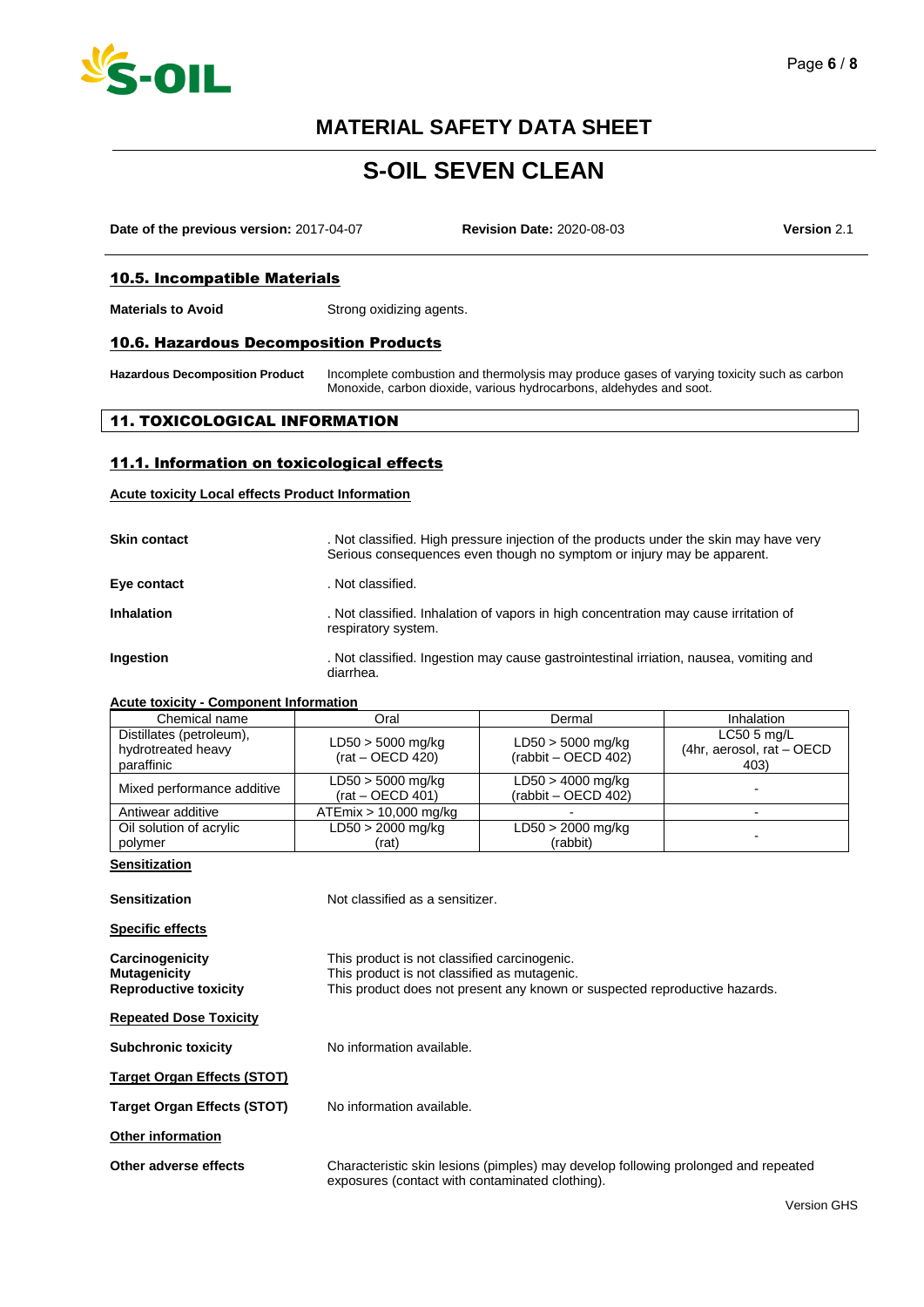

# **S-OIL SEVEN CLEAN**

**Date of the previous version:** 2017-04-07 **Revision Date:** 2020-08-03 **Version** 2.1

### 12. ECOLOGICAL INFORMATION

#### 12.1. Toxicity **1) Acute toxicity**

| I LOUIG IOVIAIN                                           |                                                                            |                                                                   |                                                                           |
|-----------------------------------------------------------|----------------------------------------------------------------------------|-------------------------------------------------------------------|---------------------------------------------------------------------------|
| Chemical name                                             | Toxicity to algae                                                          | Toxicity to daphnia and other<br>aquatic invertebrates            | Toxicity to fish                                                          |
| Distillates (petroleum),<br>hydrotreated heavy paraffinic | $E L50 > 100$ mg/l<br>(48hr, Pseudokirchnerella<br>subcapitata - OECD 201) | EL50 > 10000 mg/l<br>(48hr, Daphnia magna -<br><b>OECD 202)</b>   | $LL50 > 100$ mg/l<br>(96hr, Oncorhynchus mykiss<br>$-$ OECD 203)          |
| 2) Chronic toxicity                                       |                                                                            |                                                                   |                                                                           |
| Chemical name                                             | Toxicity to algae                                                          | Toxicity to daphnia and other<br>aquatic invertebrates            | Toxicity to fish                                                          |
| Distillates (petroleum),<br>hydrotreated heavy paraffinic |                                                                            | NOEL 10 mg/l<br>(21day, Daphnia magna -<br><b>QSAR Petrotox</b> ) | $NOEL > 1000$ mg/l<br>(14/28 day, Oncorhynchus<br>mykiss - QSAR Petrotox) |

**Effects on terrestrial organisms** No information available.

### 12.2. Persistence and degradability

**General Information** No information available

#### 12.3. Bioaccumulative potential

| <b>Product Information</b> | No information available. |
|----------------------------|---------------------------|
| <b>logPow</b>              | No information available  |

### **Component Information** No information available

### 12.4. Mobility in soil

| Soil | Given its physical and chemical characteristics, the product generally shows low soil<br>mobility. |
|------|----------------------------------------------------------------------------------------------------|
| Air  | Loss by evaporation is limited.                                                                    |

| Water | Insoluble. The product spreads on the surface of the water. |
|-------|-------------------------------------------------------------|

### 12.5. Results of PBT and vPvB assessment

**PBT and vPvB assessment** No information available.

#### 12.6. Other adverse effects

**General Information** No information available

#### 13. DISPOSAL CONSIDERATIONS

#### 13.1. Waste treatment methods

| Waste from Residues / Unused<br><b>Products</b> | Should not be released into the environment. Do not empty into drains. Dispose of in<br>accordance with all applicable national environment laws and regulations. Where<br>possible recycling is preferred to disposal or incineration |
|-------------------------------------------------|----------------------------------------------------------------------------------------------------------------------------------------------------------------------------------------------------------------------------------------|
| Contaminated packaging                          | Empty containers should be taken to an approved waste handling site for recycling or<br>disposal.                                                                                                                                      |